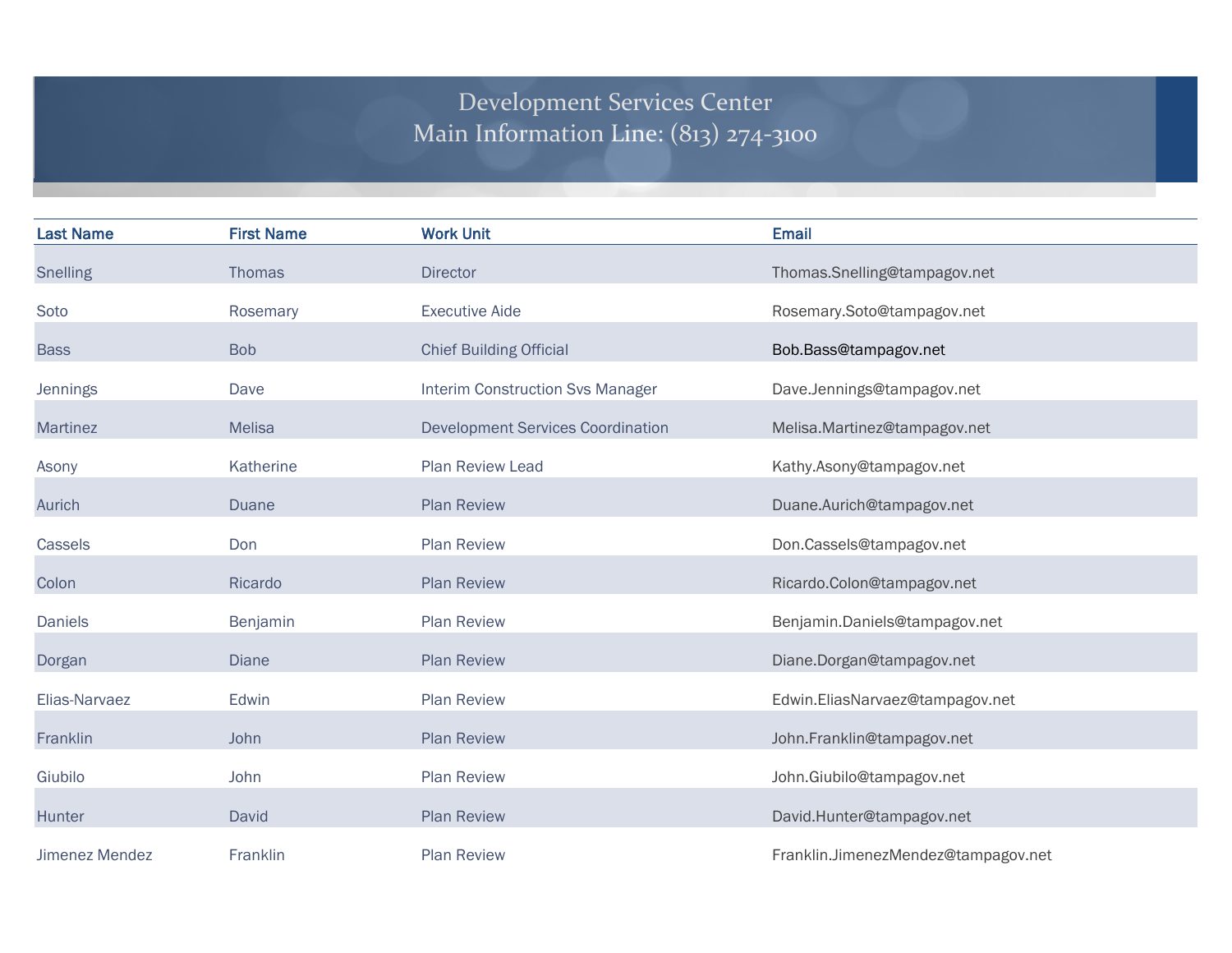| <b>Last Name</b> | <b>First Name</b> | <b>Work Unit</b>                         | <b>Email</b>                   |
|------------------|-------------------|------------------------------------------|--------------------------------|
| <b>Mesa</b>      | Andre             | <b>Plan Review</b>                       | Andre.Mesa@tampagov.net        |
| Moraga           | Steven            | <b>Plan Review</b>                       | Steve.Moraga@tampagov.net      |
| Moreno           | Oscar             | <b>Plan Review</b>                       | Oscar.Moreno@tampagov.net      |
| Quade            | Charles           | Plan Review                              | Chuck.Quade@tampagov.net       |
| Rowe             | Ralph             | <b>Plan Review</b>                       | Ralph.Rowe@tampagov.net        |
| Zambrano         | Manuel            | <b>Plan Review</b>                       | Manuel.Zambrano@tampagov.net   |
| Chavez           | <b>Troy</b>       | <b>Chief Construction Inspector</b>      | Troy.Chavez@tampagov.net       |
| <b>McNeill</b>   | <b>Bob</b>        | <b>Construction Inspector Supervisor</b> | Robert.McNeill@tampagov.net    |
| Pereira          | AI                | <b>Construction Inspector Supervisor</b> | Al.Pereira@tampagov.net        |
| <b>Beveard</b>   | David             | <b>Construction Services Inspections</b> | David.Beveard@tampagov.net     |
| Cherchio         | Ronald            | <b>Construction Services Inspections</b> | Ron.Cherchio@tampagov.net      |
| Costner          | Harvey            | <b>Construction Services Inspections</b> | Harvey.Costner@tampagov.net    |
| Crum             | <b>Jeff</b>       | <b>Construction Services Inspections</b> | Jeff.Crum@tampagov.net         |
| <b>DelaCruz</b>  | Mark              | <b>Construction Services Inspections</b> | Mark.DeLaCruz@tampagov.net     |
| Elgayar          | Ezz               | <b>Construction Services Inspections</b> | Ezzuldien.Elgayar@tampagov.net |
| Ferrell          | Gary              | <b>Construction Services Inspections</b> | Gary.Ferrell@tampagov.net      |
| Furby            | Dennis            | <b>Construction Services Inspections</b> | Dennis.Furby@tampagov.net      |
| Gilbert          | Ronald            | <b>Construction Services Inspections</b> | Ron.Gilbert@tampagov.net       |
| Gonzalez         | Donna             | <b>Construction Services Inspections</b> | Donna.Gonzalez@tampagov.net    |
| Hall             | Glenn             | <b>Construction Services Inspections</b> | Glenn.Hall@tampagov.net        |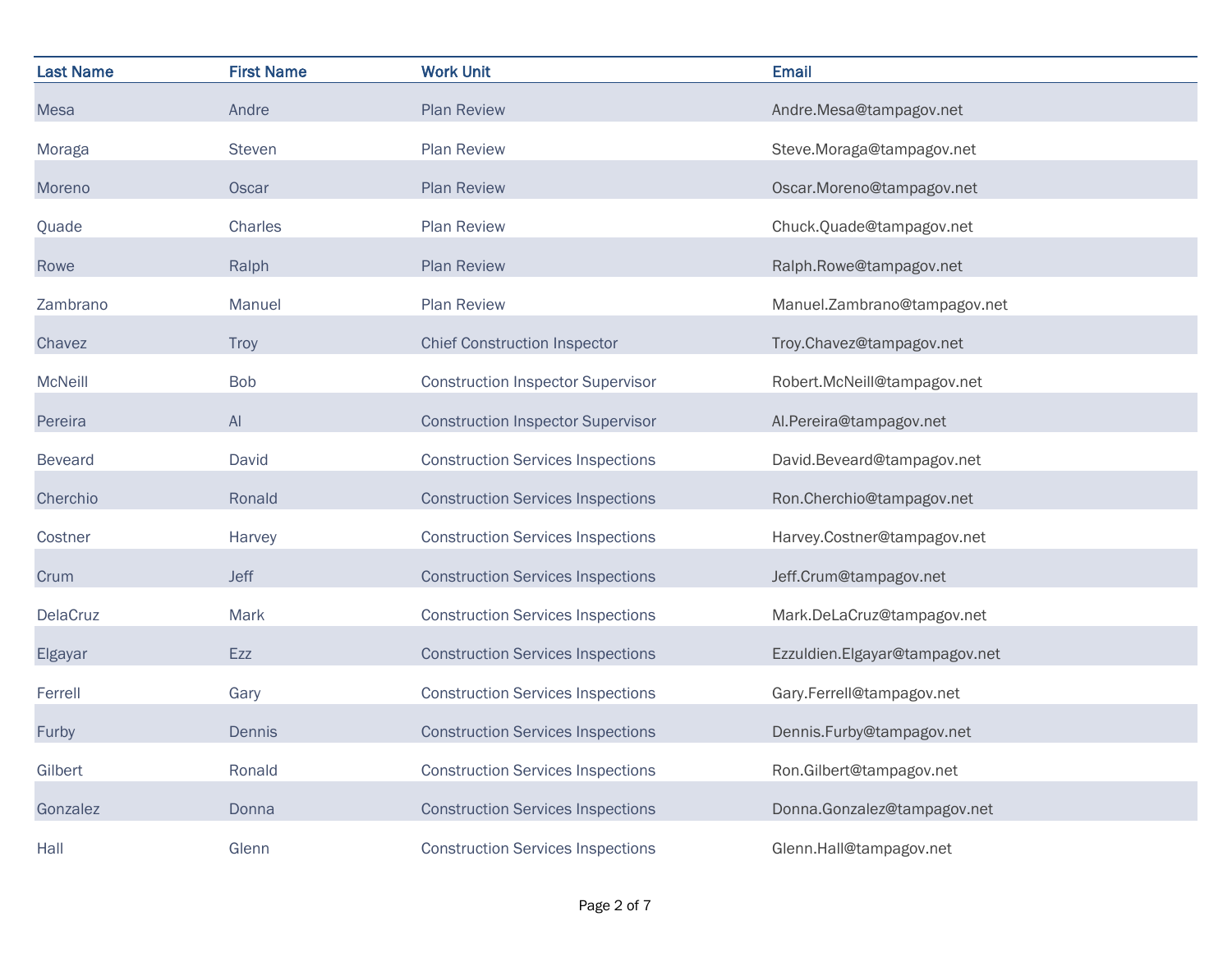| <b>Last Name</b> | <b>First Name</b> | <b>Work Unit</b>                         | <b>Email</b>                  |
|------------------|-------------------|------------------------------------------|-------------------------------|
| Hickson          | Craig             | <b>Construction Services Inspections</b> | Craig.Hickson@tampagov.net    |
| Lewis            | Ronald            | <b>Construction Services Inspections</b> | Ronald.Lewis@tampagov.net     |
| Lindsley         | <b>Steve</b>      | <b>Construction Services Inspections</b> | Steve.Lindsley@tampagov.net   |
| Maszera          | Michael           | <b>Construction Services Inspections</b> | Mike.Maszera@tampagov.net     |
| <b>McCarter</b>  | <b>Steve</b>      | <b>Construction Services Inspections</b> | Steven.McCarter@tampagov.net  |
| Miller           | Kellie            | <b>Construction Services Inspections</b> | Kellie.Miller@tampagov.net    |
| Morgan           | David             | <b>Construction Services Inspections</b> | David.Morgan@tampagov.net     |
| Muncy            | John              | <b>Construction Services Inspections</b> | John.Muncy@tampagov.net       |
| Paleveda         | Frank             | <b>Construction Services Inspections</b> | Francis.Paleveda@tampagov.net |
| Perdomo          | Joel              | <b>Construction Services Inspections</b> | Joel.Perdomo@tampagov.net     |
| Pienta           | <b>Bob</b>        | <b>Construction Services Inspections</b> | Bob.Pienta@tampagov.net       |
| Ritter           | Robert            | <b>Construction Services Inspections</b> | Robert.Ritter@tampagov.net    |
| Sabean           | Roy               | <b>Construction Services Inspections</b> | Roy.Sabean@tampagov.net       |
| Saladino         | Vincent           | <b>Construction Services Inspections</b> | Vincent.Saladino@tampagov.net |
| <b>Santos</b>    | Mark              | <b>Construction Services Inspections</b> | Mark.Santos@tampagov.net      |
| Schrenker        | Jerry             | <b>Construction Services Inspections</b> | Jerry.Schrenker@tampagov.net  |
| Slater           | <b>Nicholas</b>   | <b>Construction Services Inspections</b> | Nicholas.Slater@tampagov.net  |
| Thompson         | John              | <b>Construction Services Inspections</b> | John.Thompson@tampagov.net    |
| <b>Torres</b>    | Pedro             | <b>Construction Services Inspections</b> | Pedro.Torres@tampagov.net     |
| Walker           | Will              | <b>Construction Services Inspections</b> | Will.Walker@tampagov.net      |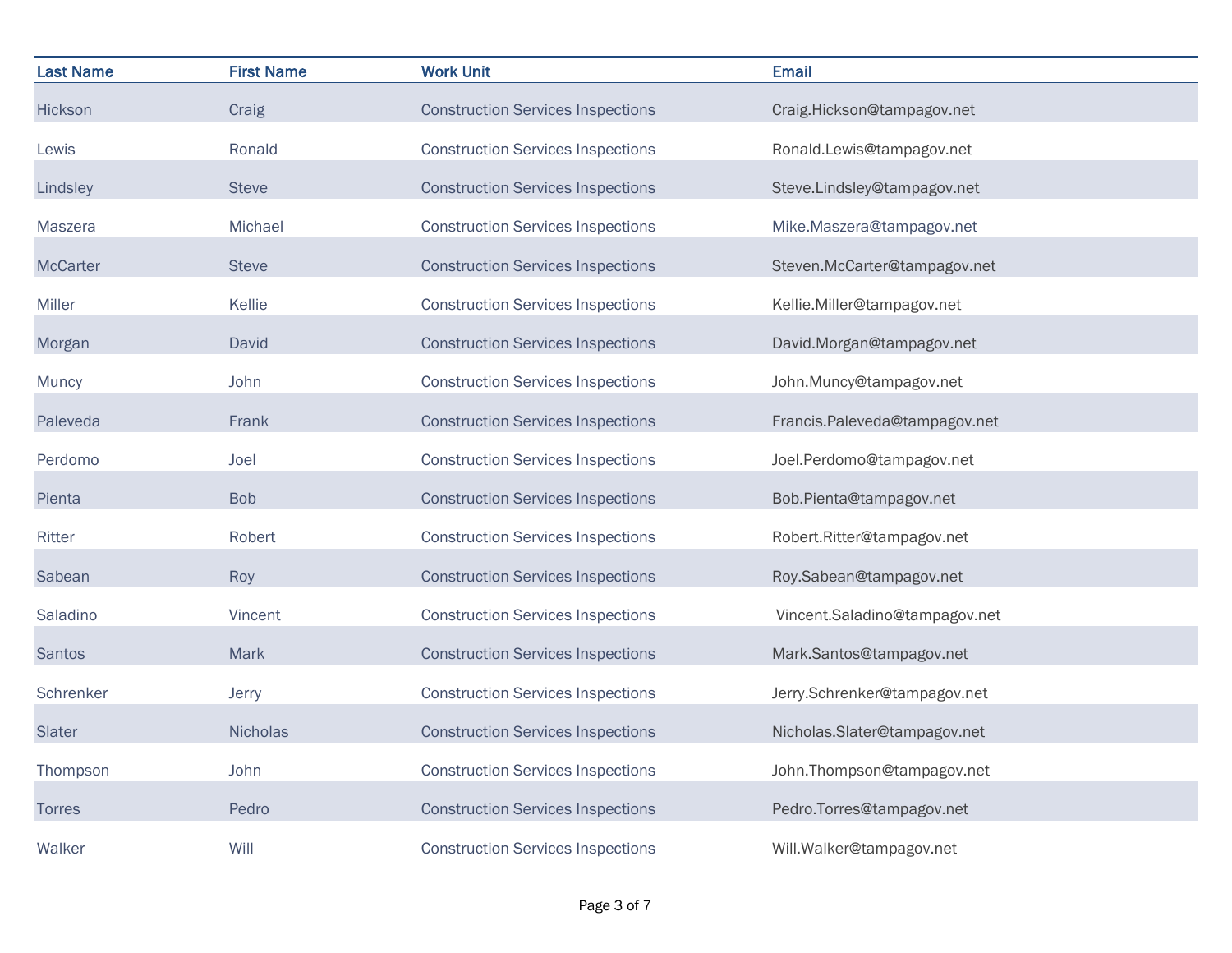| <b>Last Name</b> | <b>First Name</b> | <b>Work Unit</b>                          | <b>Email</b>                       |
|------------------|-------------------|-------------------------------------------|------------------------------------|
| Warhola          | <b>Matthew</b>    | <b>Construction Services Inspections</b>  | Matt.Warhola@tampagov.net          |
| <b>Williams</b>  | Stephen           | <b>Construction Services Inspections</b>  | Stephen. Williams@tampagov.net     |
| Zitko            | Jarrett           | <b>Construction Services Inspections</b>  | Jarrett.Zitko@tampagov.net         |
| Ewing            | Claudia           | <b>Client Facilitator Supervisor</b>      | Claudia.Ewing@tampagov.net         |
| <b>Barger</b>    | <b>Stevee</b>     | <b>Client Facilitators (Permitting)</b>   | Stevee.Barger@tampagov.net         |
| Garcia           | Leah              | <b>Client Facilitators (Permitting)</b>   | Leah.Garcia@tampagov.net           |
| Ludwigson        | Katherine         | <b>Client Facilitators (Permitting)</b>   | Katherine.Ludwigson@tampagov.net   |
| Perez            | Mayra             | <b>Client Facilitators (Permitting)</b>   | Mayra.Perez@tampagov.net           |
| Quinones         | Noel              | <b>Client Facilitators (Permitting)</b>   | Noel.Quinones@tampagov.net         |
| Villafuerte      | Tammy             | <b>Client Facilitators (Permitting)</b>   | Tammy.Villafuerte@tampagov.net     |
| Almanzar         | Marcolina         | <b>Client Facilitators (Permitting)</b>   | Marcolina.Almanzar@tampagov.net    |
| Coleman          | <b>Billie</b>     | <b>Client Facilitators (Permitting)</b>   | Billie.Coleman@tampagov.net        |
| Hernandez        | Marilyn           | <b>Client Facilitators (Permitting)</b>   | Marilyn.Hernandez@tampagov.net     |
| <b>Oszust</b>    | Michael           | <b>Client Facilitators (Permitting)</b>   | Mike.Oszust@tampagov.net           |
| Phan             | Doug              | <b>Client Facilitators (Permitting)</b>   | Doug.Phan@tampagov.net             |
| Rodriguez        | Alicia            | <b>Client Facilitators (Permitting)</b>   | Alicia.Rodriguez@tampagov.net      |
| Triocoche        | Marla             | <b>Client Facilitators (Permitting)</b>   | Marla.TriococheGarcia@tampagov.net |
| Dock             | LaChone           | Development Coordination, Interim Manager | Lachone.Dock@tampago.net           |
| <b>Burks</b>     | <b>Brett</b>      | <b>Development Coordination</b>           | Brett.Burks@tampagov.net           |
| Burrell          | Kent              | <b>Development Coordination</b>           | Kent.Burrell@tampagov.net          |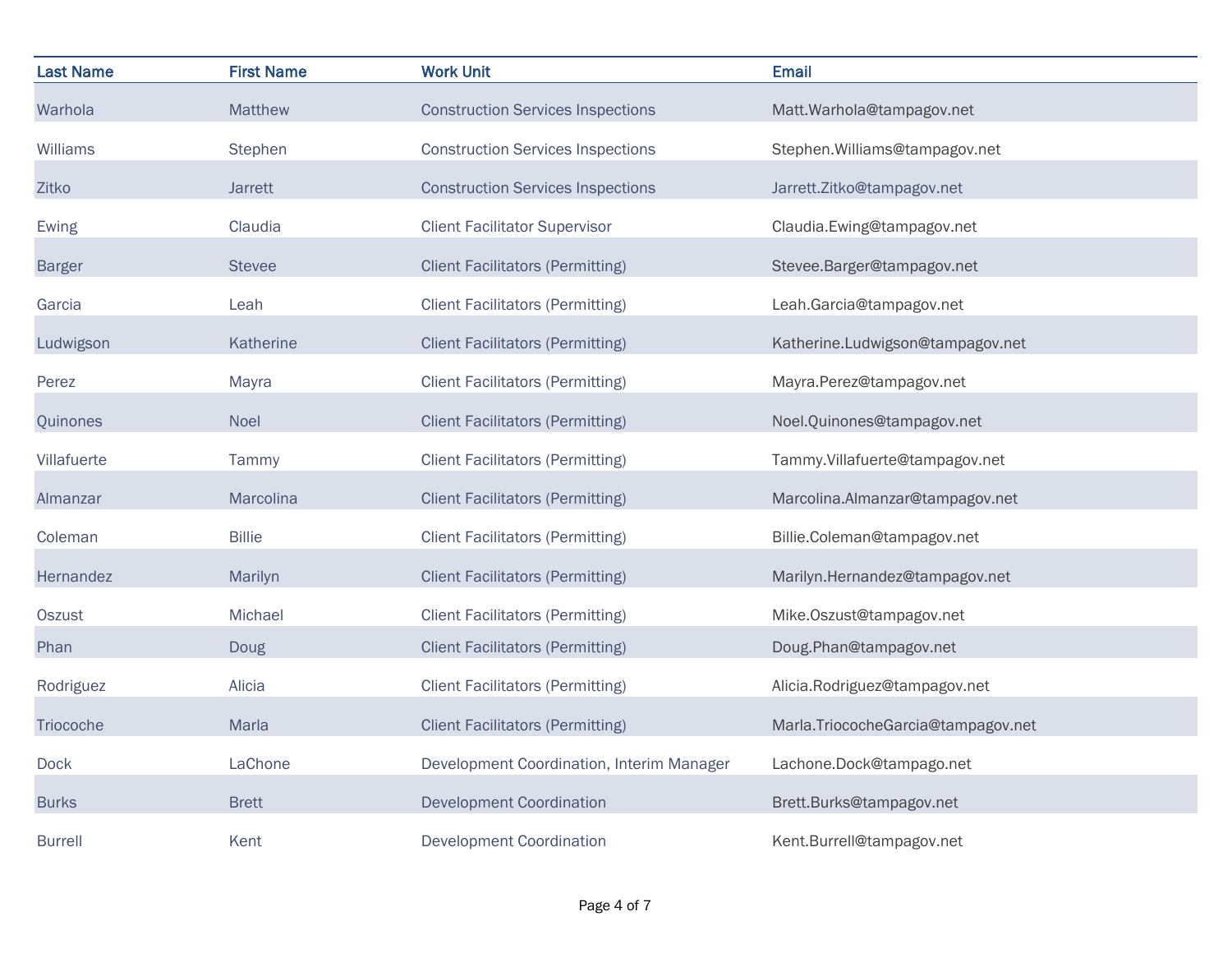| <b>Last Name</b>   | <b>First Name</b> | <b>Work Unit</b>                   | <b>Email</b>                         |
|--------------------|-------------------|------------------------------------|--------------------------------------|
| <b>Manasse</b>     | Ryan              | <b>Development Coordination</b>    | Ryan.Manasse@tampagov.net            |
| Meade-Curry        | Roberta           | <b>Development Coordination</b>    | Roberta.Meade@tampagov.net           |
| Samaniego          | Mary              | <b>Development Coordination</b>    | Mary.Samaniego@tampagov.net          |
| <b>Traina</b>      | Jay               | Fire Marshall, Supervisor          | Jay.Traina@tampagov.net              |
| Cogan              | David             | <b>Fire Marshall</b>               | David.Cogan@tampagov.net             |
| <b>McCullars</b>   | <b>Steven</b>     | <b>Fire Marshall</b>               | Steven.McCullars@tampagov.net        |
| Miller             | Tom               | <b>Fire Marshall</b>               | Tom.Miller@tampagov.net              |
| Sawyer             | Thomas            | <b>Fire Marshall</b>               | Thomas.Sawyer@tampagov.net           |
| Welch              | Cory              | <b>Fire Marshall</b>               | Cory.Welch@tampagov.net              |
| Knox               | <b>Brian</b>      | <b>Natural Resources</b>           | Brian.Knox@tampagov.net              |
| Aguila             | <b>Miguel</b>     | <b>Natural Resources</b>           | Miguel.Aguila@tampagov.net           |
| <b>Bors</b>        | Bill              | <b>Natural Resources</b>           | Bill.Bors@tampagov.net               |
| Danielewicz-Bryson | Mary              | <b>Natural Resources</b>           | Mary.Danielewicz-Bryson@tampagov.net |
| Hartley            | Jackie            | <b>Natural Resources</b>           | Jackie.Hartley@tampagov.net          |
| Lousias            | Michael           | <b>Natural Resources</b>           | Michael.Lousias@tampagov.net         |
| Williamson         | Owen              | <b>Natural Resources</b>           | Owen.Williamson@tampagov.net         |
| Cotton             | Eric              | Planning & Zoning, Interim Manager | Eric.Cotton@tampagov.net             |
| Rosario            | Aileen            | Planning & Zoning                  | Aileen.Rosario@tampagov.net          |
| Cook               | Jimmy             | ROW & Mapping Supervisor           | James.Cook@tampagov.net              |
| Canavan            | Patrick           | ROW & Mapping                      | Patrick.Canavan@tampagov.net         |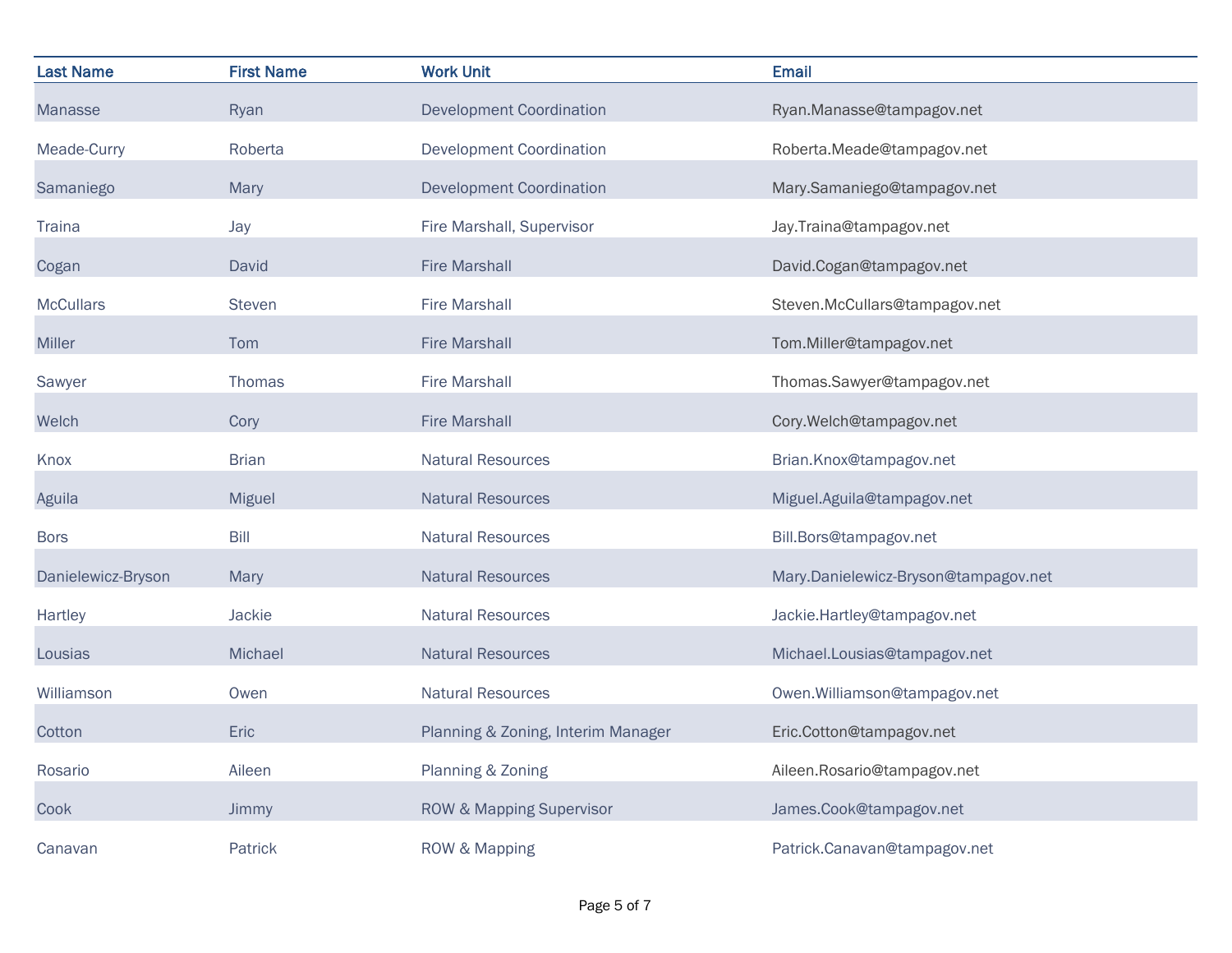| <b>Last Name</b> | <b>First Name</b> | <b>Work Unit</b>                          | <b>Email</b>                   |
|------------------|-------------------|-------------------------------------------|--------------------------------|
| Cesarsky         | Larry             | ROW & Mapping                             | Larry.Cesarsky@tampagov.net    |
| Lynch            | <b>Barbara</b>    | ROW & Mapping                             | Barbara.Lynch@tampagov.net     |
| Rapp             | Danielle          | ROW & Mapping                             | Danielle.Rapp@tampagov.net     |
| Zewicke          | Mike              | ROW & Mapping                             | Michael.Zewicke@tampagov.net   |
| Lundgren         | Sabine            | <b>ROW Inspections Supervisor</b>         | Sabine.Lundgren@tampagov.net   |
| <b>Davis</b>     | Keishad           | <b>ROW Inspections</b>                    | Keishad.Davis@tampagov.net     |
| Gaynor           | James             | <b>ROW Inspections</b>                    | James.Gaynor@tampagov.net      |
| Kenny            | <b>Steve</b>      | <b>ROW Inspections</b>                    | Steve.Kenny@tampagov.net       |
| Aymond           | Randy             | <b>ROW Inspections</b>                    | Randy.Aymond@tampagov.net      |
| Herrington       | Debbie            | ROW Permitting, Supervisor                | Debbie.Herrington@tampagov.net |
| Cates            | Patrick           | <b>ROW Permitting</b>                     | Patrick.Cates@tampagov.net     |
| Halsall          | Nathalie          | <b>ROW Permitting</b>                     | Nathalie.Halsall@tampagov.net  |
| <b>Hughes</b>    | Amelia            | <b>ROW Permitting</b>                     | Amelia.Hughes@tampagov.net     |
| Norton           | <b>Tracie</b>     | <b>ROW Permitting</b>                     | Tracie.Norton@tampagov.net     |
| Schuch           | <b>Bob</b>        | <b>ROW Permitting</b>                     | Bob.Schuch@tampagov.net        |
| Rodriguez        | Charlie           | <b>Storm Water</b>                        | Charlie.Rodriguez@tampagov.net |
| Johnson          | Susan             | Subdivision & DRI                         | Susan.Johnson@tampagov.net     |
| Calloway         | Melanie           | <b>Transportation Planning Supervisor</b> | Melanie.Calloway@tampagov.net  |
| Marsh            | John              | <b>Transportation Planning</b>            | John.Marsh@tampagov.net        |
| <b>Scott</b>     | Jonathan          | <b>Transportation Planning</b>            | Jonathan.Scott@tampagov.net    |